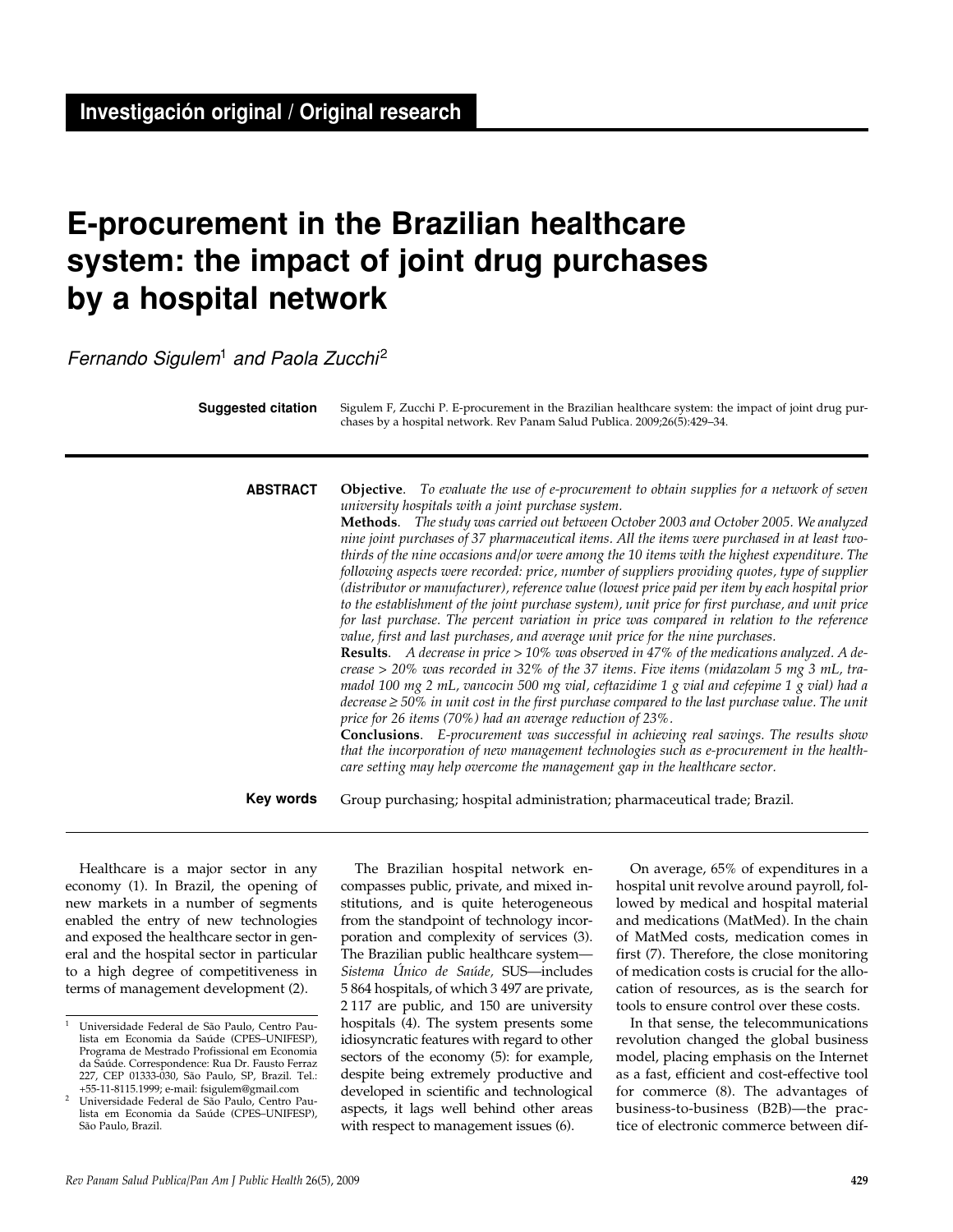ferent parties sharing a corporate focus (9)—include integration of the supply chain, an increase in the number of sales channels, increased competitiveness, access to new suppliers, acquisition of company productivity, reduced purchase cycle times, 24-hour-a-day, 7-daya-week operational availability, faster process-completion time, reduced costs in all Internet-assisted processes, lower cost of information exchange among partners, reduced number of process errors, reduction in the physical circulation of documents, reduction in the cost of purchase processing, and enhanced geographic scope (suppliers and clients can have random geographic distribution) (10, 11). Along the same lines, the process of electronic procurement (e-procurement) refers to the use of electronic systems to identify supplies and suppliers, for acquisition planning, purchasing, inventory control, receipt inspection and other related operations (12). It also covers aspects such as logistics, receiving, purchasing, and cost analysis (13). The commercial relationship established between the hospital sector and the hospital supply network is adequate and appropriate for the use of e-procurement (14)—including business intelligence tools and systems that increase both the response and analytical capacity of organizations (12).

The purpose of this study was to evaluate the use of e-procurement in healthcare institutions to obtain supplies for a public hospital network using a joint purchase system (group purchasing).

# **MATERIALS AND METHODS**

The study was carried out between October 2003 and October 2005, following approval by the Research Ethics Committee at the Federal University of São Paulo (UNIFESP).

We analyzed the joint purchase medication list (15) (Table 1) used by a network including seven public teaching hospitals with a total of 2 167 beds, managed by the São Paulo Association for the Development of Medicine (*Associação Paulista para o Desenvolvimento da Medicina*, SPDM). A database tracks the acquisition of medications in thrice-yearly joint purchases by the hospital network. During the study period, there were nine quotes and medication purchases.

The purchasing process employed by SPDM is based on an online e-commerce

| Code           | Description                                      | ATC <sup>a</sup> |
|----------------|--------------------------------------------------|------------------|
| 1              | Distilled water 10 mL-injectable                 | V07AB01          |
| 2              | Ethyl alcohol 70%-liter                          | V07AV05          |
| 3              | Ceftriaxone IV 1 g vial-injectable               | J01DA13          |
| $\overline{4}$ | Glucose 5% 500 mL-flask                          | B05BA03          |
| 5              | Imipenem + cilastatine 500 mg vial-injectable    | J01DH51          |
| 6              | Isoflurane 100 mL-flask                          | N01AB06          |
| $\overline{7}$ | Midazolam 5 mg 3 mL-injectable                   | N05CD08          |
| 8              | Propofol 10 mg/mL 20 mL-injectable               | N01AX10          |
| 9              | Saline 0.9% 100 or 125 mL-flask                  | B05XA03          |
| 10             | Lactated Ringer's solution 500 mL-flask          | B05BB01          |
| 11             | Tramadol 100 mg 2 mL-injectable                  | N02AX02          |
| 12             | Vancocin 500 mg vial-injectable                  | J01XA01          |
| 13             | Ceftazidime 1 g vial-injectable                  | J01DA11          |
| 14             | Tenoxicam 20 mg vial-injectable                  | M01AC02          |
| 15             | Distilled water 1000 mL-flask                    | V07AB01          |
| 16             | Distilled water 500 mL-flask                     | V07AB01          |
| 17             | Distilled water 250 mL-flask <sup>b</sup>        | V07AB01          |
| 18             | Glucose 5% 1000 mL-flask                         | B05BA03          |
| 19             | Glucose 5% 250 mL-flask                          | B05BA03          |
| 20             | Glucose 5% 125 mL-flask                          | B05BA03          |
| 21             | Glucose 10% 1000 mL-flask                        | B05BA03          |
| 22             | Glucose 10% 500 mL-flask                         | B05BA03          |
| 23             | Glucose 10% 250 mL-flask <sup>b</sup>            | B05BA03          |
| 24             | Colloidal solution (polypeptide) 3% 500 mL-flask | B05AA06          |
| 25             | Distilled water 125 100 mL-flask                 | V07AB01          |
| 26             | Saline 0.9% 250 mL-flask                         | B05XA03          |
| 27             | Saline 0.9% 500 mL - flask                       | B05XA03          |
| 28             | Saline 0.9% 1000 mL-flask                        | B05XA03          |
| 29             | Saline 0.9% 2000 mL-flask                        | B05XA03          |

30 Simple Ringer's solution 500 ml—flask B05BB01<br>31 Glucose 25% 10 mL—injectable B05BA03 31 Glucose 25% 10 mL—injectable<br>32 Glucose 50% 10 mL—injectable B05BA03 B05BA03

33 Physiological solution 0.9% 10 mL—flask B05XA03<br>34 Potassium chloride 19.1% 10 mL—injectable B05XA01

35 Potassium chloride 20% 10 mL—injectable B05XA03 36 Human albumin 20% 50 mL vial—injectable<sup>b</sup> B05AA01<br>37 Cefepime 1 a vial—injectable B05AA01

38 Enoxaparin sodium 20 mg 0.2 mL—syringe B01AB05<br>39 Enoxaparin sodium 60 mg 0.6 mL—syringe<sup>b</sup> B01AB05

40 Hemostatic gelatin sponge size 100—piece<sup>b</sup> B05AA06 41 Anti RHO immunoglobulin (D) 300 mg vial—injectable<sup>b</sup> J06BB01 42 Methylprednisolone 500 mg—injectable de announce and the H02AB04<br>43 Cephalothin sodium 1 q vial—injectable de announce de de J01DA03

Cefepime 1 g vial—injectable  $J01DA24$ 

**TABLE 1. Items in the joint medication purchase list used by a network of university hospitals, São Paulo, Brazil, 2003–2005** 

 $a$  ATC = anatomical therapeutic chemical classification (15).

b Items not included in the drug consumer basket analyzed in this study.

Glucose 50% 10 mL-injectable

Potassium chloride 19.1% 10 mL-injectable

Enoxaparin sodium 60 mg 0.6 mL-syringeb

Cephalothin sodium 1 g vial—injectable

platform. The platform is integrated into the hospital inventory, pharmacy or nursing management systems, which place orders through the platform. Purchasing then selects the items to be quoted, issuing a quote request. Vendors receive an electronic notification regarding the new quote request and connect to the platform to enter data. The platform categorizes all the responses per item and provides relevant information. The items to be purchased are selected following criteria established by SPDM and purchase orders are issued. The approved purchase orders are then forwarded to the hospital management system for completion of the purchasing process.

For the present study, a drug consumer basket (DCB) was created, including 37 items from the joint purchase medication list based on the following criteria: being quoted and purchased in at least two-thirds of the nine quotes and/or being among the 10 items with the highest expenditure. Six items did not meet these criteria and were therefore not included in the DCB (Table 1). The behavior of the following variables was evaluated for the DCB: price, average number of suppliers providing quotes, type of supplier (distributor or manufacturer), reference value (lowest price paid per item by each hospital prior to the establishment of the joint purchase sys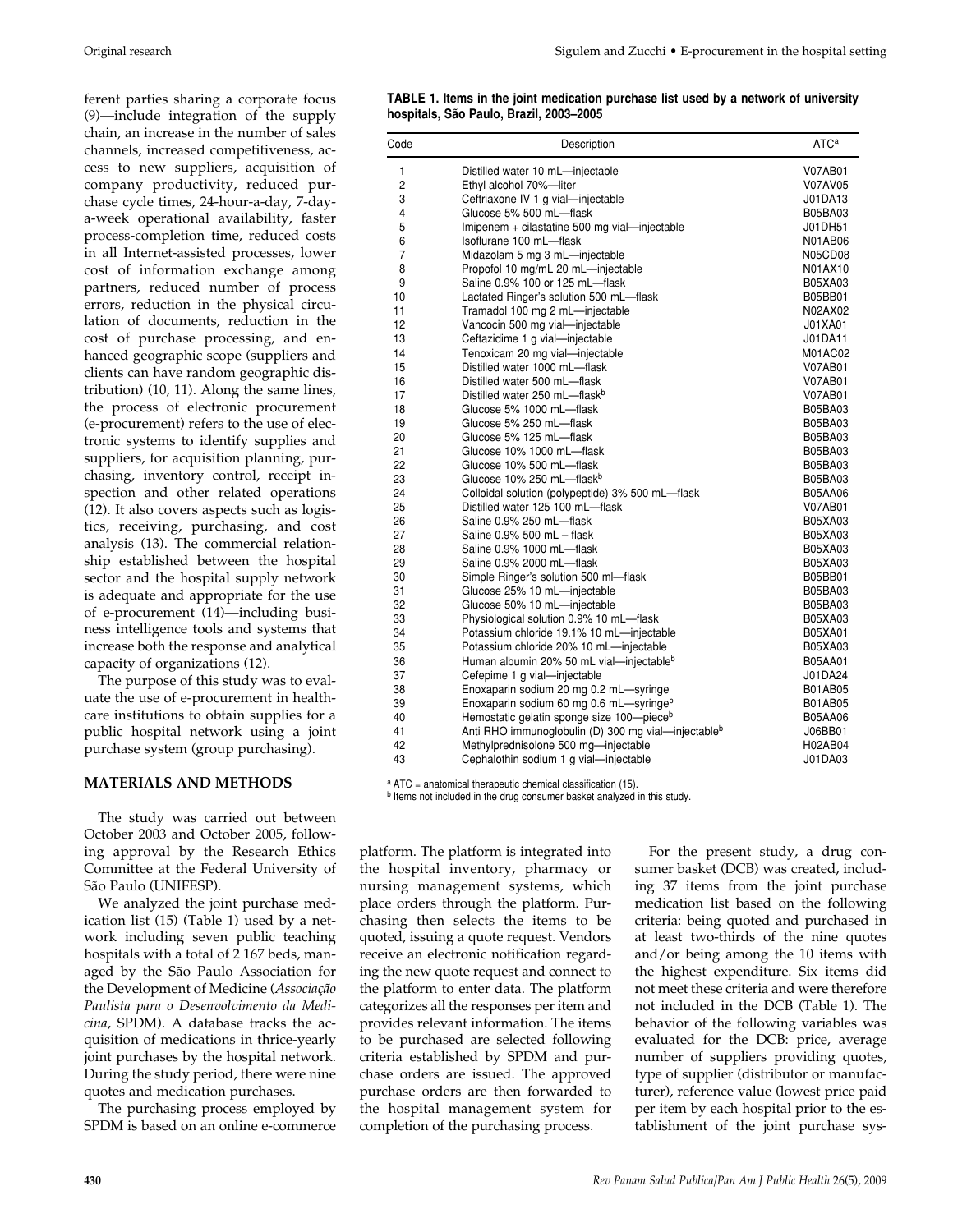tem), unit price for first purchase, and unit price for last purchase of DCB items.

The prices (in Brazilian currency, R\$) of DCB items were restated using the Brazilian General Market Price Index (IGP-M) to adjust for inflation for the period between October 2003 and October 2005. Data were imported from an Oracle® database (version 9i) into a Microsoft® Excel® spreadsheet (version 2007) for comparison of prices in terms of their percent variation at different time points.

#### **RESULTS**

Table 2 shows the disbursement ranking of DCB items in the nine quotes. In the first quote, the total amount spent (R\$ 790 871,42) is the lowest in the period. In the second quote, the total expenditure is twice the amount spent in the first purchase. Code 5 represents the largest single-item expenditure in the entire study period, accounting for just over one-fourth of the total amount spent on all quotes.

The results show that the expenditure for the top ten items in the list was close to 72% of the total amount purchased in the study period, regardless of the items making the top ten list. Expenditure for the 11th to the 20th position was on average 18% during the entire period. For items placed between the 21st and 37th positions average expenditure was 10%. Twenty-one items among the 37 items in the DCB made it to the top ten expenditure list in the nine quotes.

Concerning vendors, the mean number of manufacturers quoting prices in the period was 12 vs. 18 distributors. Nevertheless, most purchases were made from manufacturers (six vs. two from distributors). Table 3 shows performance indicators and results for the university hospital e-procurement/joint purchase model, expressed as percent variation  $(\Delta\%)$  of unit prices at time of first purchase in relation to the reference value, percent variation of unit prices in the last purchase in relation to the first purchase, and percent variation of unit prices at the first and last purchases in comparison to the average price of the item during the study period.

For the comparison between price at first purchase and reference values, the largest decrease is observed for code 12 (65.6%). A reduction of more than 40% was observed for codes 1, 3, 12, 33, and

37. Only four items—8, 24, 29, and 42 did not vary; for all others, a reduction in price was observed.

Table 3 also shows that during the study period, an increase in price (ranging from 0.9 to 8.7%) was observed for only 11 items—4, 6, 10, 15, 16, 19, 26, 27, 29, 28, 30, as shown by the comparison between price at last purchase and price at first purchase. The largest decrease in price (68%) was observed for code 7. Comparing the prices at first vs. last purchase also revealed a price decline greater than 10% in more than 47% of the items. A price reduction > 20% was observed in 32% of the items. Five items (items 7, 11, 12, 13, 37) had their unit price reduced by more than 50%.

The percent variation  $(\Delta\%)$  of unit price at first or last purchase in relation to average unit prices during the study period (Table 3) ranged widely, from an increase > 7% for code 14 at first purchase to a reduction of nearly 37% for code 7 at the last purchase. A stabilization *vis à vis* the average price was observed, with unit prices at the last purchase presenting less variability than unit prices at first purchases.

### **DISCUSSION**

Identifying and understanding the behavior of drug acquisition costs is essential for the management of any hospital. For the purposes of hospital management, a cost center ought to include: an autonomous negotiation unit, a costgenerating source, objective identity, a specific measuring unit and functional homogeneity (16).

E-commerce of drugs is increasing on a global scale (17). E-procurement which is already well established, disseminated and developed in other sectors of the economy, such as civil construction—is still in its early stages in hospital environments. Nevertheless, the trade relationship established between the hospital sector and the network of suppliers is adequate and appropriate for e-procurement (6). The introduction of e-procurement is not a technological revolution, but rather a change in the way of doing business facilitated by technology, as well as a new alternative to control cost and rationalize expenditures with medication (18).

Concerning the public hospital network in this study, it should be noted that a committee of professional phar-

macists was created to standardize the type and brand of medications used in all the participating facilities and to distribute these medications. In addition, an e-procurement platform was adopted to ensure transparency for the mediation of commercial transactions—benefiting purchasing hospitals on the one hand with the possibility of expenditure rationalization, and suppliers on the other hand with sales on a larger scale. According to Kruetten et al. (19), the independence of such e-procurement platforms is critical for success. That means that they must not be connected to suppliers or subject to control by consumers (19). Adopting this principle, an Internet-based solution (Bionexo do Brasil™, www.bionexo.com.br) was adopted as the e-procurement platform used for joint medication purchases by this hospital network.

In the ranking of cost disbursement for DCB items, three levels of expenditure emerged that helped interpret the quotes. Those were divided according to the ranking of items in increasing order of consumption value (7). In the first quotation, it is observed that the first to tenth positions correspond to 73% of expenditure; a second level, from the 11th to the 20th position, corresponds to around 21%, while a third level, from the 21st to the 32nd item corresponds to 6% of the R\$ 790 871.42 (100%) spent. This indicates that expenditure is concentrated in a few DCB items, a behavior that has been previously described for other sectors. Considering all quotes, a similar distribution is observed, with items in the three levels corresponding to 72, 18, and 10%, respectively of expenditures. The importance of this observation lies in the outfitting of procurement practices and hospital management to make decisions on allocation of medication resources (20).

In the period of the nine quotes, a high rate of supplier participation was observed in response to each quote with self-contained proposals. In fact, the average number of participants was 30, indicating a high level of competition resulting from the use of the e-procurement/joint purchase system we describe. This supports the notion that free competition is an ideal scenario for more efficient negotiation among companies (21). Carabello underscores that e-procurement in the supply of medications contributes to improved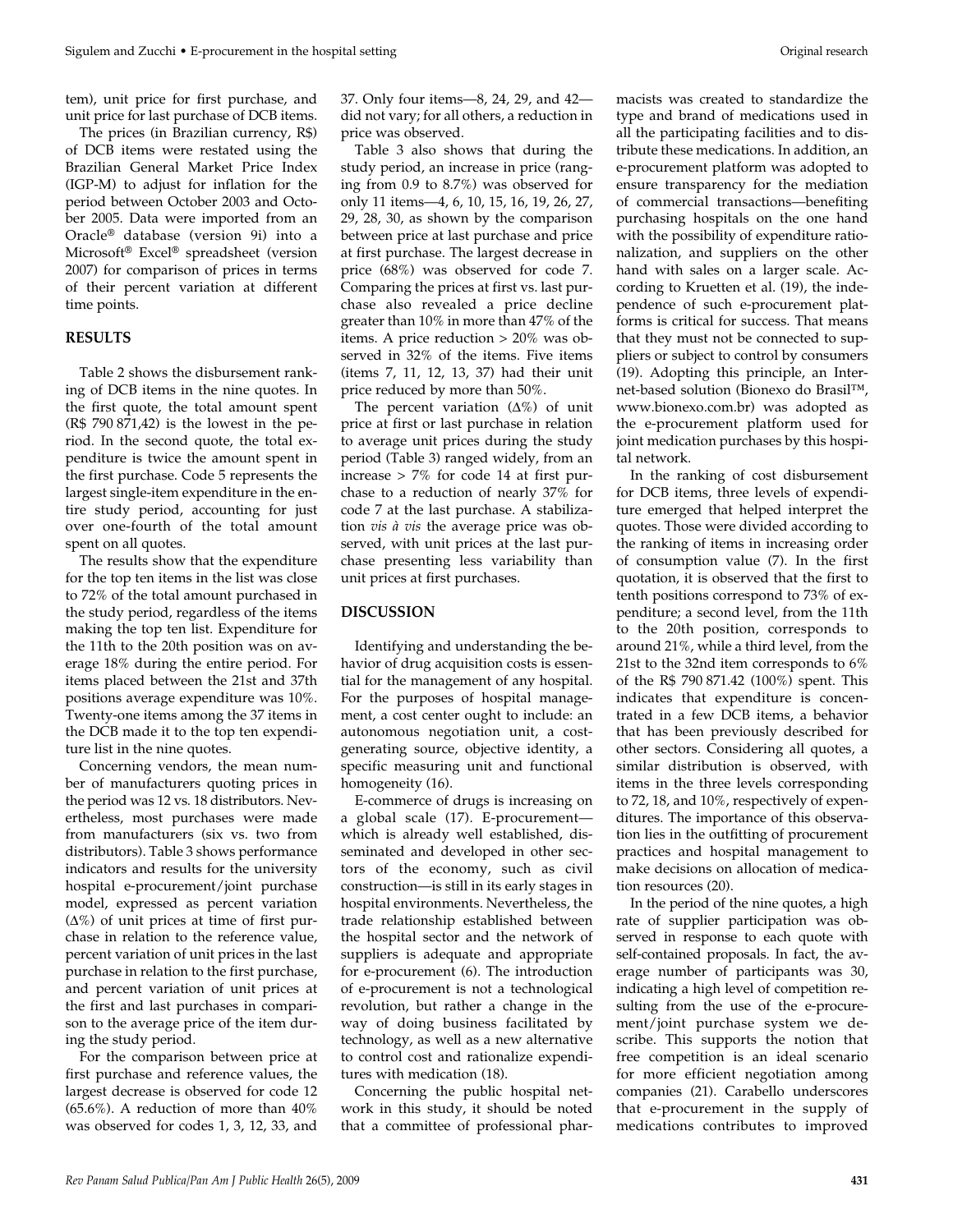|              |                                              |                               | $\sim$                                 |              | ო                                      |                              | 4                                                                               |        | 5                                                                                               |        | ဖ                                                                                                     |        | Ľ                                                                                                     |            | $\infty$ |                                                                                                                                                                                                                                     | ၜ                                         |                                                                                       | $\mathbf{a}$ | ၜ          |
|--------------|----------------------------------------------|-------------------------------|----------------------------------------|--------------|----------------------------------------|------------------------------|---------------------------------------------------------------------------------|--------|-------------------------------------------------------------------------------------------------|--------|-------------------------------------------------------------------------------------------------------|--------|-------------------------------------------------------------------------------------------------------|------------|----------|-------------------------------------------------------------------------------------------------------------------------------------------------------------------------------------------------------------------------------------|-------------------------------------------|---------------------------------------------------------------------------------------|--------------|------------|
| Rank         | Code                                         | న్                            | Code                                   | న్           | Code                                   | న్                           | Code                                                                            | న్     | Code                                                                                            | న      | Code                                                                                                  | న్     | Code                                                                                                  | న          | Code     | న్                                                                                                                                                                                                                                  | Code                                      | న్                                                                                    | Code         | ಸಿ         |
|              |                                              |                               |                                        |              |                                        |                              |                                                                                 |        |                                                                                                 |        |                                                                                                       |        |                                                                                                       |            |          |                                                                                                                                                                                                                                     |                                           |                                                                                       |              |            |
|              |                                              | $\mathfrak{D}$ $\mathfrak{D}$ |                                        | 45.7<br>14.7 |                                        |                              |                                                                                 |        |                                                                                                 |        |                                                                                                       |        |                                                                                                       |            |          |                                                                                                                                                                                                                                     |                                           |                                                                                       |              |            |
|              |                                              |                               |                                        |              |                                        |                              |                                                                                 |        |                                                                                                 |        |                                                                                                       |        |                                                                                                       |            |          |                                                                                                                                                                                                                                     |                                           |                                                                                       |              |            |
|              |                                              |                               |                                        |              |                                        |                              |                                                                                 |        |                                                                                                 |        |                                                                                                       |        |                                                                                                       |            |          |                                                                                                                                                                                                                                     |                                           |                                                                                       |              |            |
|              |                                              |                               |                                        |              |                                        |                              |                                                                                 |        |                                                                                                 |        |                                                                                                       |        |                                                                                                       |            |          |                                                                                                                                                                                                                                     |                                           |                                                                                       |              |            |
|              |                                              |                               |                                        |              |                                        |                              |                                                                                 |        |                                                                                                 |        |                                                                                                       |        |                                                                                                       |            |          |                                                                                                                                                                                                                                     |                                           |                                                                                       |              |            |
|              |                                              |                               |                                        |              |                                        |                              |                                                                                 |        |                                                                                                 |        |                                                                                                       |        |                                                                                                       |            |          |                                                                                                                                                                                                                                     |                                           |                                                                                       |              |            |
|              |                                              |                               |                                        |              |                                        |                              |                                                                                 |        |                                                                                                 |        |                                                                                                       |        |                                                                                                       |            |          |                                                                                                                                                                                                                                     |                                           |                                                                                       |              |            |
|              | <b>2</b> てっこうしょ やけび                          |                               |                                        |              |                                        | ਉਂ ਦੱਖ ਲਾਲਾਂ ਲਾਂ ਲਾਂ ਲਾਂ ਲਾਂ | 5 了 ひ ね ね は び 6 3 9 % % 2 3 7 0 7 8 7 0 迄 迄 4 2 2 2 9 9 万 3 ℃ み 辺 刃 幻 刃 刃 切 切 切 |        | 5 2 好 3 6 2 6 2 6 2 6 2 5 4 8 7 6 9 8 2 8 7 2 7 2 7 9 7 8 2 8 2 8 8 9 9 9 8 9 9 8 9 8 8 8 7 8 7 |        | 5 卯 12 12 12 12 12 12 12 12 13 13 14 12 13 13 14 15 16 16 17 17 18 19 19 19 19 19 19 19 19 19 19 19 1 |        | 了 は 12 万 83 43 4 12 9 88 98 98 10 9 12 4 9 10 98 99 10 99 10 99 10 99 10 99 10 99 10 99 10 99 10 99 1 |            |          | contrated conditions contrated direction di condition di conditione di conditione di conditione di conditione<br>Commissione di conditione di conditione di conditione di conditione di conditione di conditione di conditione<br>C | 了2420698983342481123482459587823383555111 | フョッファー 698109875528631 1 つい877753221 1 ついりの 1 ついいい 1 つうのく 1 ついのう 1 ついのう 1 ついのの 1 ついいい |              |            |
|              |                                              |                               |                                        |              |                                        |                              |                                                                                 |        |                                                                                                 |        |                                                                                                       |        |                                                                                                       |            |          |                                                                                                                                                                                                                                     |                                           |                                                                                       |              |            |
|              |                                              |                               |                                        |              |                                        |                              |                                                                                 |        |                                                                                                 |        |                                                                                                       |        |                                                                                                       |            |          |                                                                                                                                                                                                                                     |                                           |                                                                                       |              |            |
|              |                                              |                               |                                        |              |                                        |                              |                                                                                 |        |                                                                                                 |        |                                                                                                       |        |                                                                                                       |            |          |                                                                                                                                                                                                                                     |                                           |                                                                                       |              |            |
|              |                                              |                               |                                        |              |                                        |                              |                                                                                 |        |                                                                                                 |        |                                                                                                       |        |                                                                                                       |            |          |                                                                                                                                                                                                                                     |                                           |                                                                                       |              |            |
|              |                                              |                               |                                        |              |                                        |                              |                                                                                 |        |                                                                                                 |        |                                                                                                       |        |                                                                                                       |            |          |                                                                                                                                                                                                                                     |                                           |                                                                                       |              |            |
|              |                                              |                               |                                        |              |                                        |                              |                                                                                 |        |                                                                                                 |        |                                                                                                       |        |                                                                                                       |            |          |                                                                                                                                                                                                                                     |                                           |                                                                                       |              |            |
|              |                                              |                               |                                        |              |                                        |                              |                                                                                 |        |                                                                                                 |        |                                                                                                       |        |                                                                                                       |            |          |                                                                                                                                                                                                                                     |                                           |                                                                                       |              |            |
|              |                                              |                               |                                        |              |                                        |                              |                                                                                 |        |                                                                                                 |        |                                                                                                       |        |                                                                                                       |            |          |                                                                                                                                                                                                                                     |                                           |                                                                                       |              |            |
|              |                                              |                               |                                        |              |                                        |                              |                                                                                 |        |                                                                                                 |        |                                                                                                       |        |                                                                                                       |            |          |                                                                                                                                                                                                                                     |                                           |                                                                                       |              |            |
|              |                                              |                               |                                        |              |                                        |                              |                                                                                 |        |                                                                                                 |        |                                                                                                       |        |                                                                                                       |            |          |                                                                                                                                                                                                                                     |                                           |                                                                                       |              |            |
|              |                                              |                               |                                        |              |                                        |                              |                                                                                 |        |                                                                                                 |        |                                                                                                       |        |                                                                                                       |            |          |                                                                                                                                                                                                                                     |                                           |                                                                                       |              |            |
|              |                                              |                               |                                        |              |                                        |                              |                                                                                 |        |                                                                                                 |        |                                                                                                       |        |                                                                                                       |            |          |                                                                                                                                                                                                                                     |                                           |                                                                                       |              |            |
|              |                                              |                               |                                        |              |                                        |                              |                                                                                 |        |                                                                                                 |        |                                                                                                       |        |                                                                                                       |            |          |                                                                                                                                                                                                                                     |                                           |                                                                                       |              |            |
|              |                                              |                               |                                        |              |                                        |                              |                                                                                 |        |                                                                                                 |        |                                                                                                       |        |                                                                                                       |            |          |                                                                                                                                                                                                                                     |                                           |                                                                                       |              |            |
|              |                                              |                               |                                        |              |                                        |                              |                                                                                 |        |                                                                                                 |        |                                                                                                       |        |                                                                                                       |            |          |                                                                                                                                                                                                                                     |                                           |                                                                                       |              |            |
|              |                                              |                               |                                        |              |                                        |                              |                                                                                 |        |                                                                                                 |        |                                                                                                       |        |                                                                                                       |            |          |                                                                                                                                                                                                                                     |                                           |                                                                                       |              |            |
|              | 120828834299883889988855                     |                               |                                        |              |                                        |                              |                                                                                 |        |                                                                                                 |        |                                                                                                       |        |                                                                                                       |            |          |                                                                                                                                                                                                                                     |                                           |                                                                                       |              |            |
|              |                                              |                               |                                        |              |                                        |                              |                                                                                 |        |                                                                                                 |        |                                                                                                       |        |                                                                                                       |            |          |                                                                                                                                                                                                                                     |                                           |                                                                                       |              |            |
|              |                                              |                               |                                        |              |                                        |                              |                                                                                 |        |                                                                                                 |        |                                                                                                       |        |                                                                                                       |            |          |                                                                                                                                                                                                                                     |                                           |                                                                                       |              |            |
|              |                                              |                               |                                        |              |                                        |                              |                                                                                 |        |                                                                                                 |        |                                                                                                       |        |                                                                                                       |            |          |                                                                                                                                                                                                                                     |                                           |                                                                                       |              |            |
|              |                                              |                               |                                        |              |                                        |                              |                                                                                 |        |                                                                                                 |        |                                                                                                       |        |                                                                                                       |            |          |                                                                                                                                                                                                                                     |                                           |                                                                                       |              |            |
|              |                                              |                               |                                        |              |                                        |                              |                                                                                 |        |                                                                                                 |        |                                                                                                       |        |                                                                                                       |            |          |                                                                                                                                                                                                                                     |                                           |                                                                                       |              |            |
|              |                                              |                               |                                        |              |                                        |                              |                                                                                 |        |                                                                                                 |        |                                                                                                       |        |                                                                                                       |            |          |                                                                                                                                                                                                                                     |                                           |                                                                                       |              |            |
|              |                                              |                               |                                        |              |                                        |                              |                                                                                 |        |                                                                                                 |        |                                                                                                       |        |                                                                                                       |            |          |                                                                                                                                                                                                                                     |                                           |                                                                                       |              |            |
|              | $\mathbf{I}$                                 | $\mathbf{I}$                  |                                        |              |                                        |                              |                                                                                 |        |                                                                                                 |        |                                                                                                       |        |                                                                                                       |            |          |                                                                                                                                                                                                                                     |                                           |                                                                                       |              |            |
|              | $1 \quad 1 \quad 1$                          | 1111                          |                                        |              | $\mathbf{1}$ $\mathbf{1}$ $\mathbf{1}$ | $1 \quad 1 \quad 1$          |                                                                                 |        |                                                                                                 |        |                                                                                                       |        |                                                                                                       |            |          |                                                                                                                                                                                                                                     |                                           |                                                                                       |              |            |
|              |                                              |                               |                                        |              |                                        |                              |                                                                                 |        |                                                                                                 |        |                                                                                                       |        |                                                                                                       |            |          |                                                                                                                                                                                                                                     |                                           |                                                                                       |              |            |
|              |                                              |                               |                                        |              |                                        |                              |                                                                                 |        |                                                                                                 |        |                                                                                                       |        |                                                                                                       |            |          |                                                                                                                                                                                                                                     |                                           |                                                                                       |              |            |
| <b>Total</b> |                                              | 790 871.42                    | 767                                    | 389.86       | 1717025.24                             |                              | 047<br>$\sim$                                                                   | 863.75 | 1883                                                                                            | 169.52 | 849                                                                                                   | 713.72 |                                                                                                       | 056 199.09 | 217      | 050.76                                                                                                                                                                                                                              | 1 229 107.14                              |                                                                                       | 558<br>ഇ     | S.<br>390. |
|              | <b>Source:</b> Fundação Getúlio Vargas (FGV) |                               |                                        |              |                                        |                              |                                                                                 |        |                                                                                                 |        |                                                                                                       |        |                                                                                                       |            |          |                                                                                                                                                                                                                                     |                                           |                                                                                       |              |            |
|              |                                              |                               | the ICD Mindov to adjust for inflation |              |                                        |                              |                                                                                 |        |                                                                                                 |        |                                                                                                       |        |                                                                                                       |            |          |                                                                                                                                                                                                                                     |                                           |                                                                                       |              |            |

Values were restated based on the IGP-M index to adjust for inflation from October 2003 and 2005.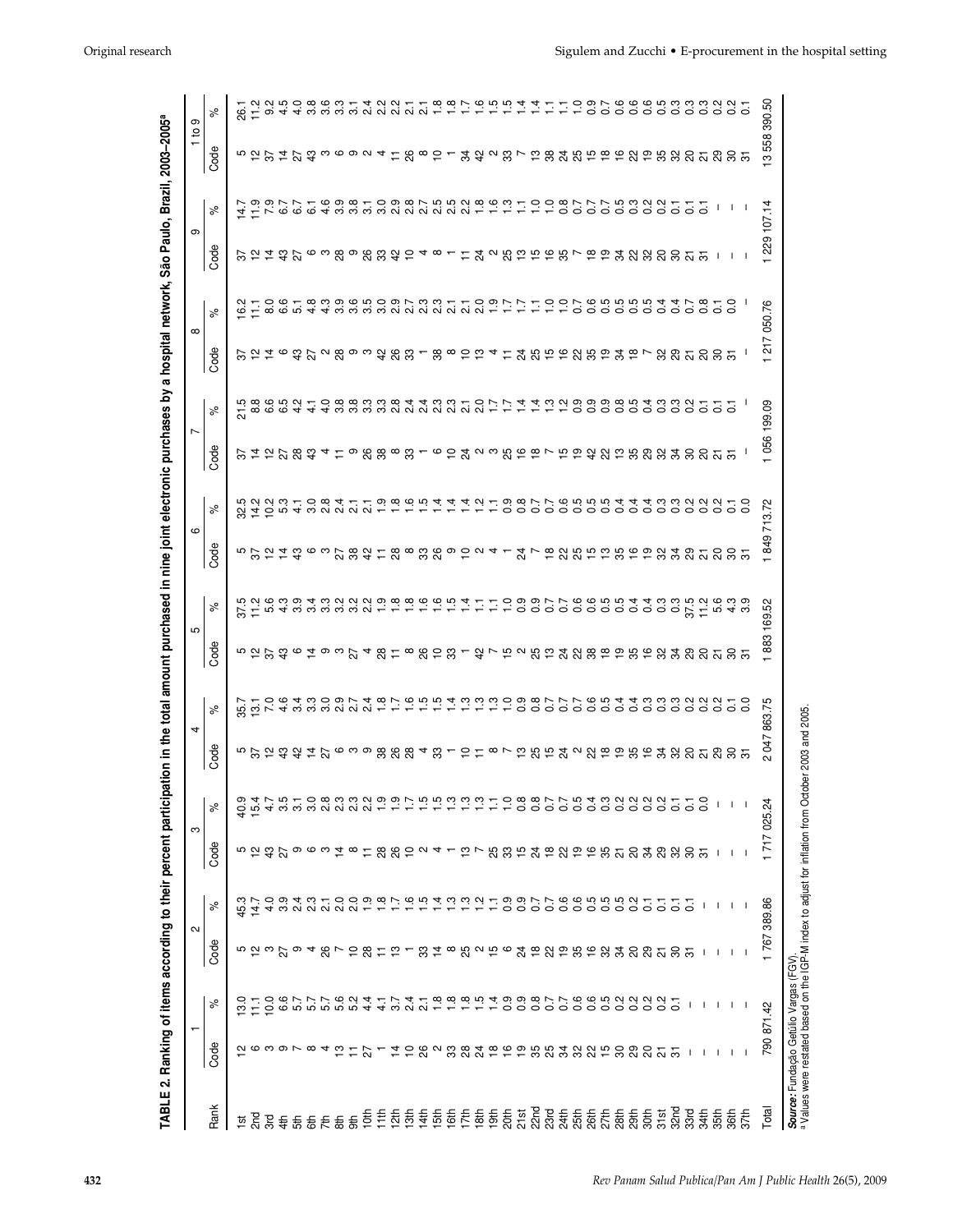| Code | Reference<br>valueb | $A^c$ | B <sup>d</sup> | $\bar{X}^e$ | $\Delta\%$ RV-A <sup>f</sup> | $\Delta\%$ A-B <sup>f</sup> | $\Delta\%$ A- $\overline{X}$ <sup>f</sup> | $\Delta\%$ B- $\bar{X}$ <sup>f</sup> |
|------|---------------------|-------|----------------|-------------|------------------------------|-----------------------------|-------------------------------------------|--------------------------------------|
| 1    | 0.22                | 0.09  | 0.08           | 0.08        | $-58.4$                      | $-11.4$                     | $-8.7$                                    | 0.0                                  |
| 2    | 3.77                | 2.63  | 1.99           | 2.13        | $-30.3$                      | $-24.3$                     | $-18.9$                                   | 0.1                                  |
| 3    | 5.17                | 2.73  | 1.68           | 2.25        | $-47.1$                      | $-38.5$                     | $-17.6$                                   | 0.3                                  |
| 4    | 1.10                | 0.80  | 0.83           | 0.77        | $-27.1$                      | 3.7                         | $-4.1$                                    | $-0.1$                               |
| 5    | 72.08               | 62.94 | 56.34          | 59.88       | $-12.7$                      | $-10.5$                     | $-4.9$                                    | 0.1                                  |
| 6    | 85.75               | 65.17 | 66.00          | 65.35       | $-24.0$                      | 1.3                         | 0.3                                       | 0.0                                  |
| 7    | 4.14                | 3.41  | 1.09           | 2.15        | $-17.7$                      | $-68.0$                     | $-37.0$                                   | 1.0                                  |
| 8    | 6.86                | 6.86  | 3.97           | 5.39        | 0.0                          | $-42.1$                     | $-21.4$                                   | 0.4                                  |
| 9    | 0.73                | 0.48  | 0.48           | 0.45        | $-34.4$                      | $-0.1$                      | $-5.8$                                    | $-0.1$                               |
| 10   | 1.10                | 0.75  | 0.82           | 0.75        | $-31.3$                      | 8.7                         | $-1.0$                                    | $-0.1$                               |
| 11   | 2.84                | 2.38  | 1.00           | 1.83        | $-16.1$                      | $-58.0$                     | $-23.1$                                   | 0.8                                  |
| 12   | 33.16               | 11.41 | 5.65           | 8.95        | $-65.6$                      | $-50.5$                     | $-21.6$                                   | 0.6                                  |
| 13   | 9.42                | 7.08  | 3.50           | 5.09        | $-24.9$                      | $-50.6$                     | $-28.2$                                   | 0.5                                  |
| 14   | 3.13                | 2.63  | 2.48           | 2.82        | $-16.0$                      | $-5.7$                      | 7.1                                       | 0.1                                  |
| 15   | 1.53                | 1.19  | 1.20           | 1.13        | $-22.4$                      | 0.9                         | $-4.9$                                    | $-0.1$                               |
| 16   | 0.98                | 0.75  | 0.77           | 0.71        | $-23.3$                      | 2.0                         | $-5.6$                                    | $-0.1$                               |
| 18   | 1.75                | 1.35  | 1.30           | 1.26        | $-22.9$                      | $-3.7$                      | $-6.8$                                    | 0.0                                  |
| 19   | 0.86                | 0.63  | 0.65           | 0.61        | $-26.7$                      | 3.4                         | $-3.6$                                    | $-0.1$                               |
| 20   | 0.74                | 0.50  | 0.50           | 0.48        | $-32.3$                      | $-0.6$                      | $-3.9$                                    | 0.0                                  |
| 21   | 1.72                | 1.62  | 1.58           | 1.56        | $-5.3$                       | $-2.7$                      | $-3.7$                                    | 0.0                                  |
| 22   | 1.31                | 0.98  | 0.95           | 0.93        | $-25.2$                      | $-3.4$                      | $-5.5$                                    | 0.0                                  |
| 24   | 12.35               | 12.35 | 12.00          | 12.85       | 0.0                          | $-2.8$                      | 4.1                                       | 0.1                                  |
| 25   | 0.63                | 0.62  | 0.58           | 0.51        | $-1.8$                       | $-6.1$                      | $-16.7$                                   | $-0.1$                               |
| 26   | 0.82                | 0.58  | 0.60           | 0.56        | $-29.2$                      | 2.9                         | $-3.8$                                    | $-0.1$                               |
| 27   | 0.98                | 0.75  | 0.77           | 0.72        | $-23.3$                      | 2.0                         | $-5.1$                                    | $-0.1$                               |
| 28   | 1.54                | 1.14  | 1.22           | 1.15        | $-25.9$                      | 6.7                         | 0.5                                       | $-0.1$                               |
| 29   | 2.85                | 2.85  | 2.95           | 2.86        | 0.0                          | 3.8                         | 0.3                                       | 0.0                                  |
| 30   | 0.99                | 0.74  | 0.80           | 0.72        | $-25.3$                      | 7.6                         | $-3.2$                                    | $-0.1$                               |
| 31   | 0.23                | 0.15  | 0.13           | 0.13        | $-35.0$                      | $-14.1$                     | $-12.8$                                   | 0.0                                  |
| 32   | 0.24                | 0.16  | 0.14           | 0.14        | $-33.3$                      | $-11.3$                     | $-10.9$                                   | 0.0                                  |
| 33   | 0.23                | 0.13  | 0.11           | 0.11        | $-45.0$                      | $-16.2$                     | $-12.8$                                   | 0.0                                  |
| 34   | 0.23                | 0.15  | 0.13           | 0.13        | $-35.0$                      | $-14.1$                     | $-12.0$                                   | 0.0                                  |
| 35   | 0.23                | 0.15  | 0.12           | 0.13        | $-35.0$                      | $-20.6$                     | $-15.6$                                   | 0.1                                  |
| 37   | 33.84               | 19.62 | 8.50           | 14.19       | $-42.0$                      | $-56.7$                     | $-27.7$                                   | 0.7                                  |
| 38   | 13.61               | 8.46  | 5.04           | 6.62        | $-37.8$                      | $-40.4$                     | $-8.7$                                    | 0.3                                  |
| 42   | 17.93               | 17.93 | 17.60          | 17.48       | 0.0                          | $-1.9$                      | $-18.9$                                   | 0.0                                  |
| 43   | 2.52                | 2.19  | 1.56           | 1.81        | $-13.0$                      | $-28.9$                     | $-17.6$                                   | 0.2                                  |

**Source:** Fundação Getúlio Vargas (FGV).

a Values were restated based on the IGP-M index to adjust for inflation.

**b** Price prior to joint purchase.

c Unit price at time of first purchase in Brazilian currency (R\$).

d Unit price at time of last purchase in Brazilian currency (R\$).

 $e^{\theta}$  Average price  $(\overline{X})$  for all quotes in Brazilian currency reals (R\$).

<sup>f</sup> Δ%: percent variation.

expenditure management by introducing efficiency and reducing costs (12).

In a community-based malaria-control project using a joint purchase strategy, the Andean Regional Health Organization (ORAS) has obtained a reduction between 36 and 90% in all five items purchased in relation to the average price in the sub-region (22). Our data also reflect the efficiency of joint electronic medication purchases. In 87% of the items purchased in the first quote, the average percent reduction was 28.6%, with a 65.6% reduction in the unit price for code 12. It was also demonstrated that the three items with the highest expenditure in the ranking of all quotations—code 5, 12, and 37—presented a percent decrease in unit price of 12.7%, 65.6%, and 42%, respectively, in the first purchase with regard to reference values. The medications with largest expenditures had a similar behavior as that described in the ORAS results (22). Still better results were recorded when the variation in unit price between the first and last purchases was analyzed. It was verified that 26 items, or 70%, had an average reduction of 23%. Code 7 stands out with the biggest reduction, 68%.

In 2006, Mosil and Jitaru asserted that among the various changes implemented, e-procurement was an essential element to face the health care system crisis in Romania (23). In Brazil, with the intent of establishing a medication cost policy, the Brazilian Health Department has developed a Price Bank (http://bpreco.

saude.gov.br/bprefd/owa/consulta. inicio) which makes available the prices used by various institutions in their acquisition of medication, medical and hospital supplies, and medicinal gases. Through the Bank, it is possible to calculate the maximum and minimum price in different currencies, and to verify price variability for the same active ingredient in medications purchased by public or private institutions, as well as by primary, secondary, and tertiary hospitals (3). One limitation is that although data are entered by registered institutions only, there is no methodology regarding display, classification, stratification, and regionalization of registered institutions and for the analysis of average values, standard deviation, and re